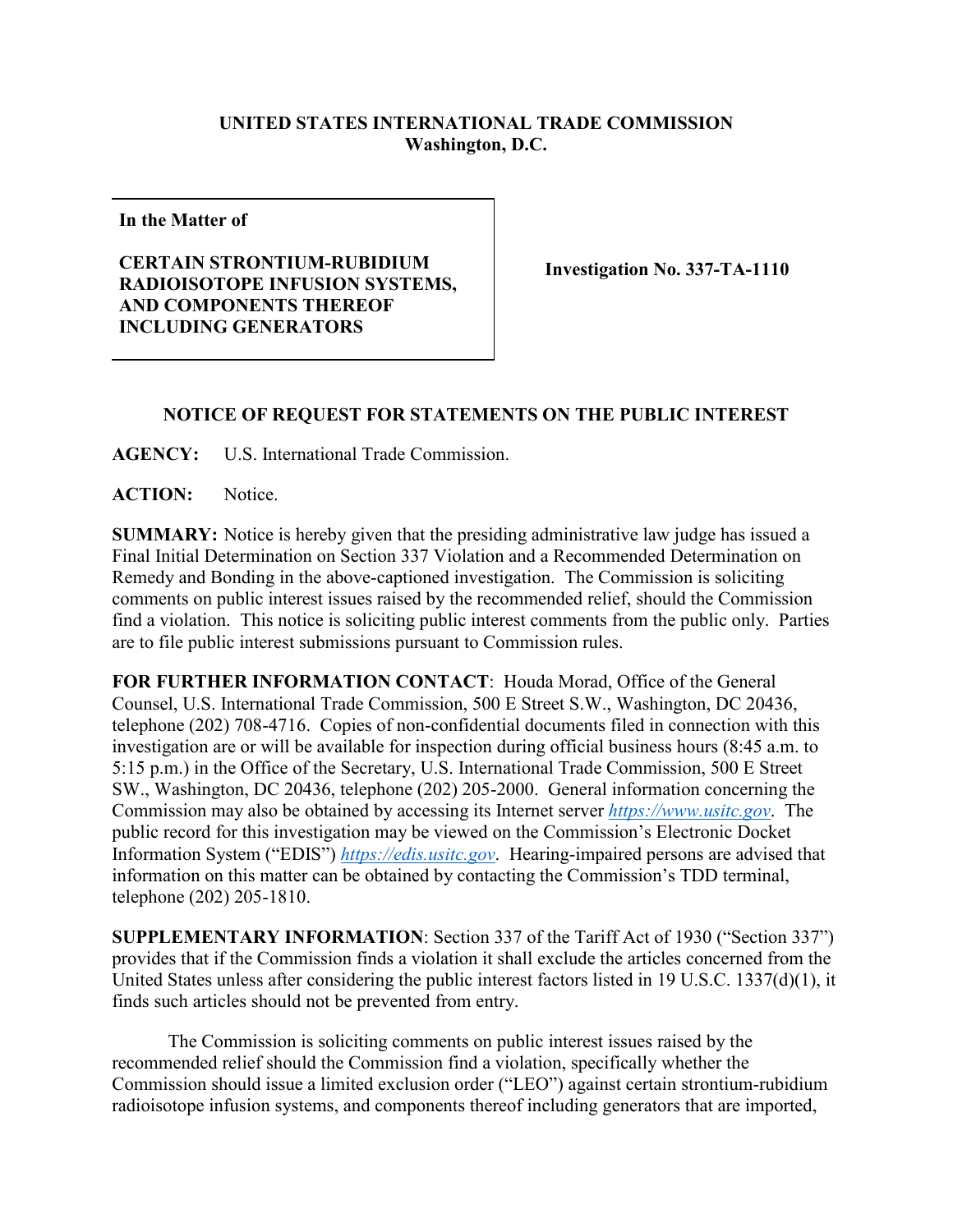sold for importation, and/or sold after importation by respondents Jubilant Draxlmage Inc. of Kirkland, Quebec, Canada; Jubilant Pharma Limited of Singapore; and Jubilant Life Sciences of Noida, Uttar Pradesh, India.

The Commission is interested in further development of the record on the public interest in this investigation. Accordingly, parties are to file public interest submissions pursuant to 19 CFR 210.50(a)(4). In addition, members of the public are hereby invited to file submissions of no more than five (5) pages, inclusive of attachments, concerning the public interest in light of the administrative law judge's Recommended Determination on Remedy and Bonding issued in this investigation on August 1, 2019. Comments should address whether issuance of an LEO in this investigation, should the Commission find a violation, would affect the public health and welfare in the United States, competitive conditions in the United States economy, the production of like or directly competitive articles in the United States, or United States consumers.

In particular, the Commission is interested in comments that:

- (i) Explain how the articles potentially subject to the recommended orders are used in the United States;
- (ii) Identify any public health, safety, or welfare concerns in the United States relating to the recommended orders;
- (iii) Identify like or directly competitive articles that complainants, their licensees, or third parties make in the United States which could replace the subject articles if they were to be excluded;
- (iv) Indicate whether complainants, complainants' licensees, and/or third party suppliers have the capacity to replace the volume of articles potentially subject to the recommended exclusion order and/or a cease and desist order within a commercially reasonable time; and
- (v) Explain how the LEO would impact consumers in the United States.

Written submissions from the public must be filed no later than by close of business on Thursday, September 12, 2019.

Persons filing written submissions must file the original document electronically on or before the deadlines stated above and submit 8 true paper copies to the Office of the Secretary by noon the next day pursuant to section 210.4(f) of the Commission's Rules of Practice and Procedure (19 CFR 210.4(f)). Submissions should refer to the investigation number ("Inv. No. 337-TA-1110") in a prominent place on the cover page and/or the first page. (*See Handbook for Electronic Filing Procedures,* 

[https://www.usitc.gov/documents/handbook\\_on\\_filing\\_procedures.pdf](https://www.usitc.gov/documents/handbook_on_filing_procedures.pdf).). Persons with questions regarding filing should contact the Secretary (202-205-2000).

Any person desiring to submit a document to the Commission in confidence must request confidential treatment unless the information has already been granted such treatment during the